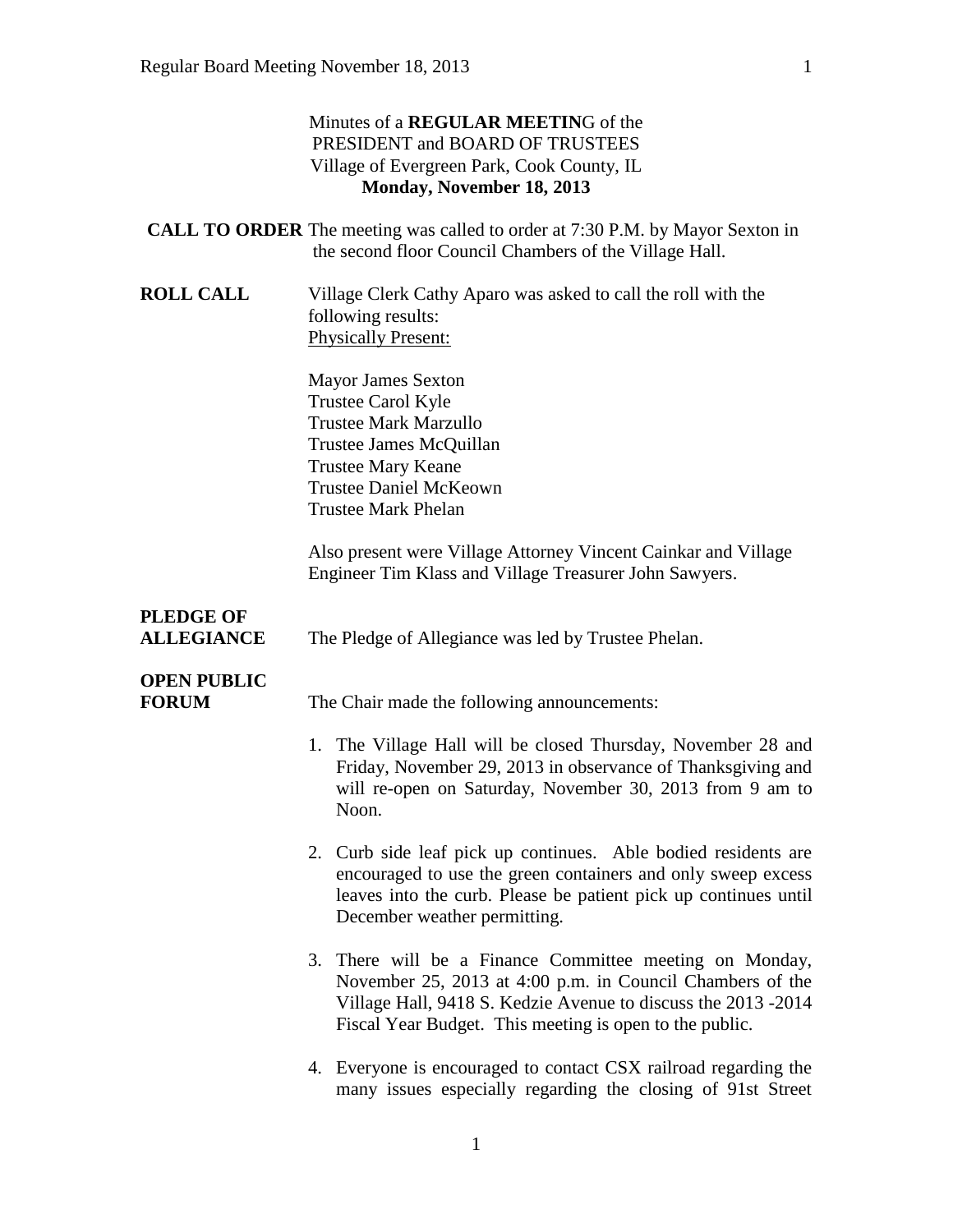crossing. The crossing is closed and has been for over one month. The Chair noted he has never seen this level of incompetence. The crossing is closed and has been for over one month. The Chair noted he has never seen this level of incompetence. CSX has not contacted the Village regarding the closure. Mr. Lorenz asked if the railroad can be responsible and send switch teams to alleviate the gate malfunctions. The Chair reiterated his concerns if something happen to someone due to these issues.

- 5. Recycling update provided by Gavin Yeaman indicates a 50% increase in pick- up of recyclable using the containers. 1,526 tons have been collected. The Chair thanked Helen Cuprisin for her help and to the Board for the foresight to get the carts. Trustee Kyle stated she has made numerous requests to tour the recycling center. The Chair stated that will be arranged.
- 6. Congratulations to athletes from the Mother McAuley Volleyball who finished first in State. Also to the Evergreen Park Mustangs Football (10-1) team who lost in the semifinals. The Village is proud of all of our good students and athletes.
- 7. The Chair expressed concern for the people of the towns of Central Illinois recently devastated by tornadoes. He directed PW Director Lorenz to contact Washington and Coal City and other towns for possible mutual aid from Evergreen Park.

# **OPEN PUBLIC**

**AUDIENCE** NONE.

# **REGULAR**

**AGENDA** Motion by Trustee Phelan second by Trustee Kyle to waive the reading of the minutes of the November 4, 2013 Regular Meeting of the President and Board of Trustees and approved as presented was passed by unanimous voice vote and so ordered by the Chair.

#### **MINUTES PUBLIC HEARING**

|                   | Motion by Trustee McQuillan second by Trustee McKeown to                                     |
|-------------------|----------------------------------------------------------------------------------------------|
|                   | waive the reading and approve the minutes of the November 4,                                 |
|                   | 2013 Public Hearing regarding the Business Development District                              |
|                   | at 9500 S. Western Avenue of the President and Board of Trustees                             |
|                   | and approved as presented was passed by unanimous voice vote<br>and so ordered by the Chair. |
| <b>RESOLUTION</b> |                                                                                              |
| NO. 2-2014        | Motion by Trustee Phelan second by Trustee Marzullo to approve                               |
|                   | <b>Resolution NO. 2-2014</b> with expenditures of the General                                |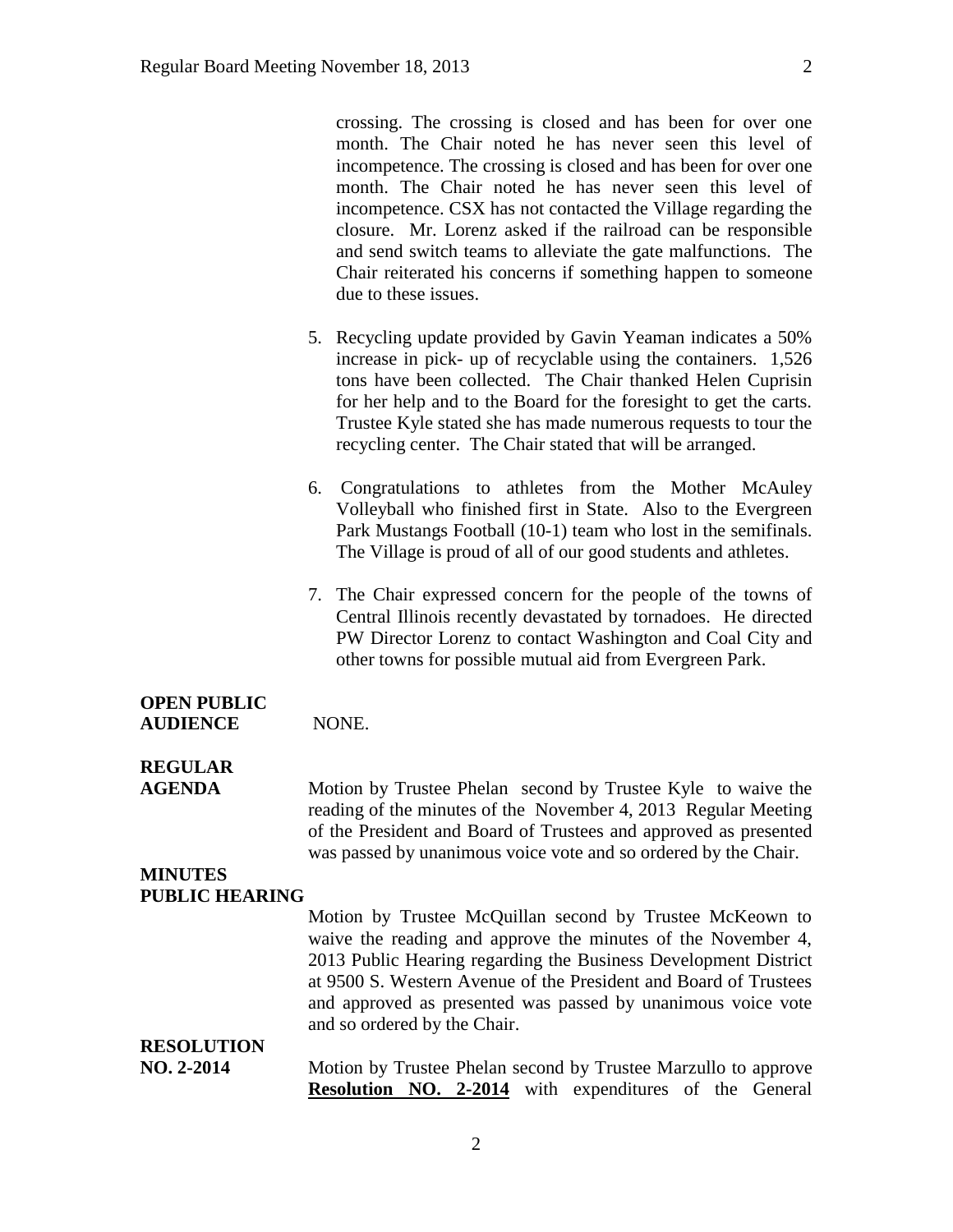Corporate Fund of \$ 146,588.97 and the Sewer and Water Fund in the amount of \$ 259,904.94 and the Capital Improvement Fund, \$1,819.04 and the Street Bond Fund, \$2,750.00 for a total of \$411,062.95. Upon roll call, voting YES: Trustees Kyle, Marzullo, McQuillan, Keane, McKeown and Phelan; voting NO: NONE. The motion was passed and so ordered by the Chair.

# **TREASURER'S**

**REPORT** The Chair noted due to the end of the fiscal year the Treasurer's report for November has not been finalized and will be presented at the next Board meeting on December 2, 2013.

# **BUSINESS**

**CERTIFICATES** Motion by Trustee Kyle second by Trustee Marzullo to approve the business license application for **Dr. Samir Shah, MDSC** to operate a medical office located at  $3560$  W.  $95<sup>th</sup>$  Street in Evergreen Park. Upon roll call, voting YES: Trustees Marzullo, McQuillan, Keane, McKeown, Phelan and Kyle; voting NO: NONE. The motion was passed and so ordered by the Chair.

## **ORDINANCE**

**NO. 26 -2013** Motion by Trustee Marzullo second by Trustee Keane, to approve **ORDINANCE NO. 26-2013 , "AN ORDINANCE AMENDING SECTION 3-36, HOURS OF OPERATION, OF CHAPTER 3, ALCOHOLIC LIQUOR, FOR CLASS "C" LICENSES OF THE EVERGREEN PARK MUNICIPAL CODE."** The Chair noted this ordinance allows Sam's, Walmart and Binny's to sell liquor at 9:00 a.m. on Sunday to remain competitive with surrounding towns. The Chair noted Binny's will open this Wednesday and encourage everyone to shop there. He added Tavern in the Green is looking great and should be open shortly. He encouraged everyone to patronize local businesses. Upon roll call voting YES: Trustees McQuillan, Keane, McKeown, Phelan, Kyle and Marzullo; voting NO: NONE. The Motion was passed and so ordered by the Chair.

# **ORDINANCE**

**NO. 27 -2013** Motion by Trustee Kyle second by Trustee McQuillan, to approve **ORDINANCE NO. 27-2013, "AN ORDINANCE APPROVES A REAL ESTATE SALES AGREEMENT FOR THE PURCHASE OF PROPERTY LOCATED AT 9544 SOUTH ST. LOUIS AVENUE, EVERGREEN PARK, ILLINOIS."** The Chair noted this is a small church with parking lots at a cost of \$140,000. Upon roll call voting YES: Trustees Keane, McKeown, Phelan, Kyle, McQuillan; voting NO: Trustee Marzullo. The motion was passed and so ordered by the Chair.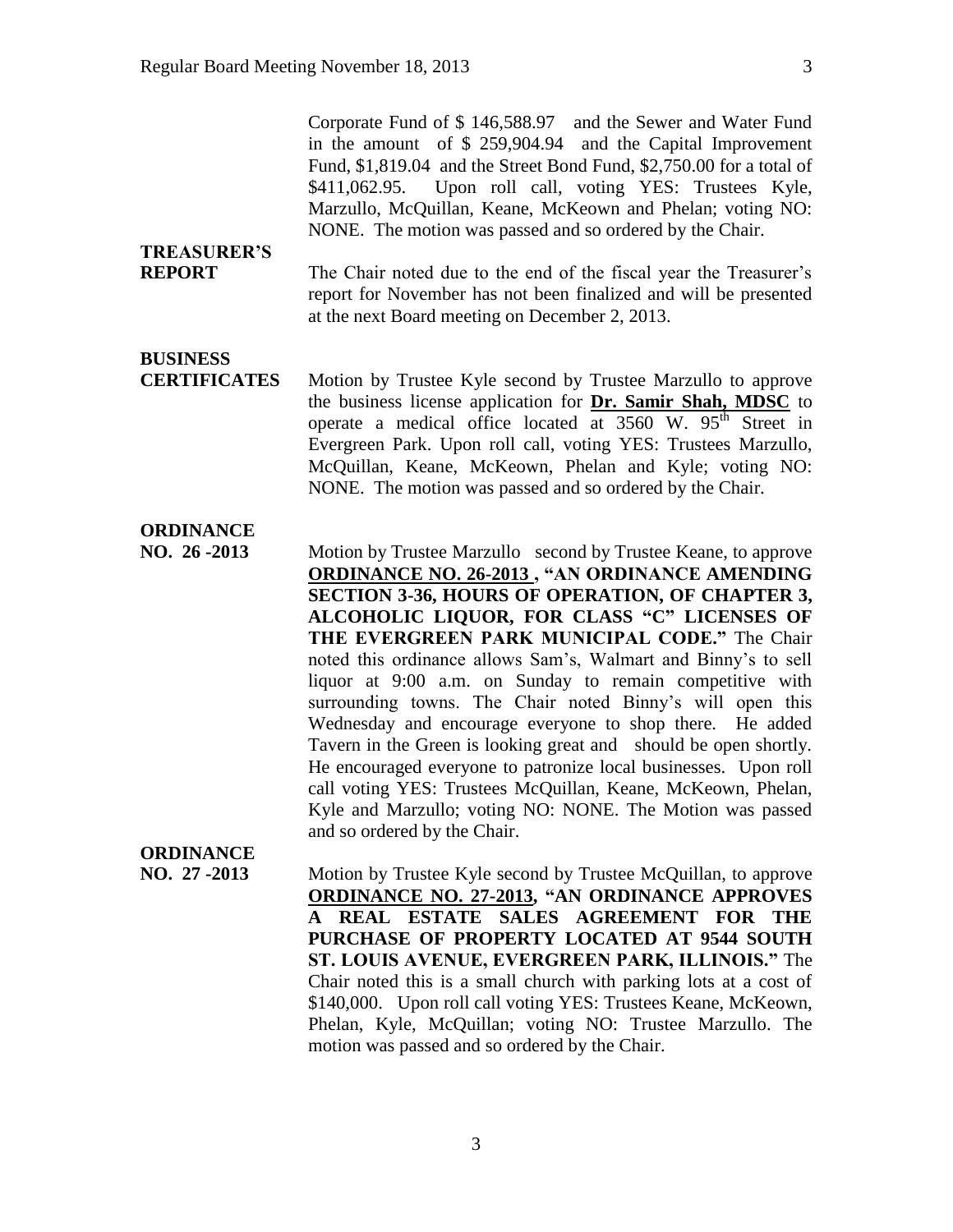## **MEMORANDUM OF UNDERSTANDING**

|                                                 | Motion by Trustee McKeown second by Trustee Phelan to approve<br>the MEMORANDUM OF UNDERSTANDING REGARDING<br>THE REDEVELOPMENT OF THE EVERGEEN PLAZA,<br><b>ILLINOIS</b><br><b>EVERGREEN</b><br>PARK,<br><b>BETWEEN</b><br><b>THE</b><br>VILLAGE OF EVERGREEN PARK, COOK COUNTY,<br>ILLINOIS AND DeBARTOLO DEVELOPEMNT, LLC. The<br>Chair noted the expiration date has been extended to June 30,<br>2014. Upon roll call voting YES: Trustees McKeown, Phelan,<br>Kyle, Marzullo, McQuillan and Keane; voting NO: NONE. The<br>Motion was passed and so ordered by the Chair.                                                                                                                                                                                                    |
|-------------------------------------------------|------------------------------------------------------------------------------------------------------------------------------------------------------------------------------------------------------------------------------------------------------------------------------------------------------------------------------------------------------------------------------------------------------------------------------------------------------------------------------------------------------------------------------------------------------------------------------------------------------------------------------------------------------------------------------------------------------------------------------------------------------------------------------------|
| <b>VEHICLE</b>                                  |                                                                                                                                                                                                                                                                                                                                                                                                                                                                                                                                                                                                                                                                                                                                                                                    |
| <b>SALE 1998</b><br><b>LUMINA</b>               | Motion by Trustee Marzullo second by Trustee McQuillan to<br>approve the sale of a 1998 Chevy Lumina either by auction or sale<br>to Carmax. Upon roll call voting YES: Trustees Phelan, Kyle,<br>Marzullo, McQuillan, Keane and McKeown; voting NO: NONE.<br>The Motion was passed and so ordered by the Chair.                                                                                                                                                                                                                                                                                                                                                                                                                                                                   |
| <b>ENGINEER'S</b><br><b>REPORT</b>              | Tim Klass stated he had no report. The Chair complimented Mr.<br>Klass and PW Director Lorenz for the great work done at the new<br>parking lot on 95 <sup>th</sup> Street and Mozart.                                                                                                                                                                                                                                                                                                                                                                                                                                                                                                                                                                                             |
| <b>ATTORNEY'S</b><br><b>REPORT</b>              | The Attorney had no report.                                                                                                                                                                                                                                                                                                                                                                                                                                                                                                                                                                                                                                                                                                                                                        |
| <b>BIDS</b><br>Dog Park/pond<br><b>Pathways</b> | Motion by Trustee Marzullo second by Trustee Keane to approve<br>the PW Director's request to award Precision Cement in the<br>amount of \$87,895.00 as the low bidder for the concrete pathway<br>for the dog park / pond area at the new park at $91^{st}$ & California.<br>Asphalt low bidder was Evergreen Paving at \$38,617.43.<br>The Chair had asked for both bids of asphalt and concrete<br>materials. After a brief discussion it was decided the path should<br>be concrete to keep uniformity with the other paths. Mr. Lorenz<br>reported the dog park should be open by late Spring of 2014.<br>Upon roll call voting YES: Trustees Kyle, Marzullo, McQuillan,<br>Keane, McKeown and Phelan; voting NO: NONE. The Motion<br>was passed and so ordered by the Chair. |
| <b>CANOPY</b>                                   |                                                                                                                                                                                                                                                                                                                                                                                                                                                                                                                                                                                                                                                                                                                                                                                    |
| <b>WORK</b>                                     | Motion by Trustee McKeown second by Trustee Kyle to accept the<br>recommendation of PW Director Lorenz to award the low bid of H<br>& R Johnson Brothers, Inc. of \$89,198.00 for the exterior canopies                                                                                                                                                                                                                                                                                                                                                                                                                                                                                                                                                                            |